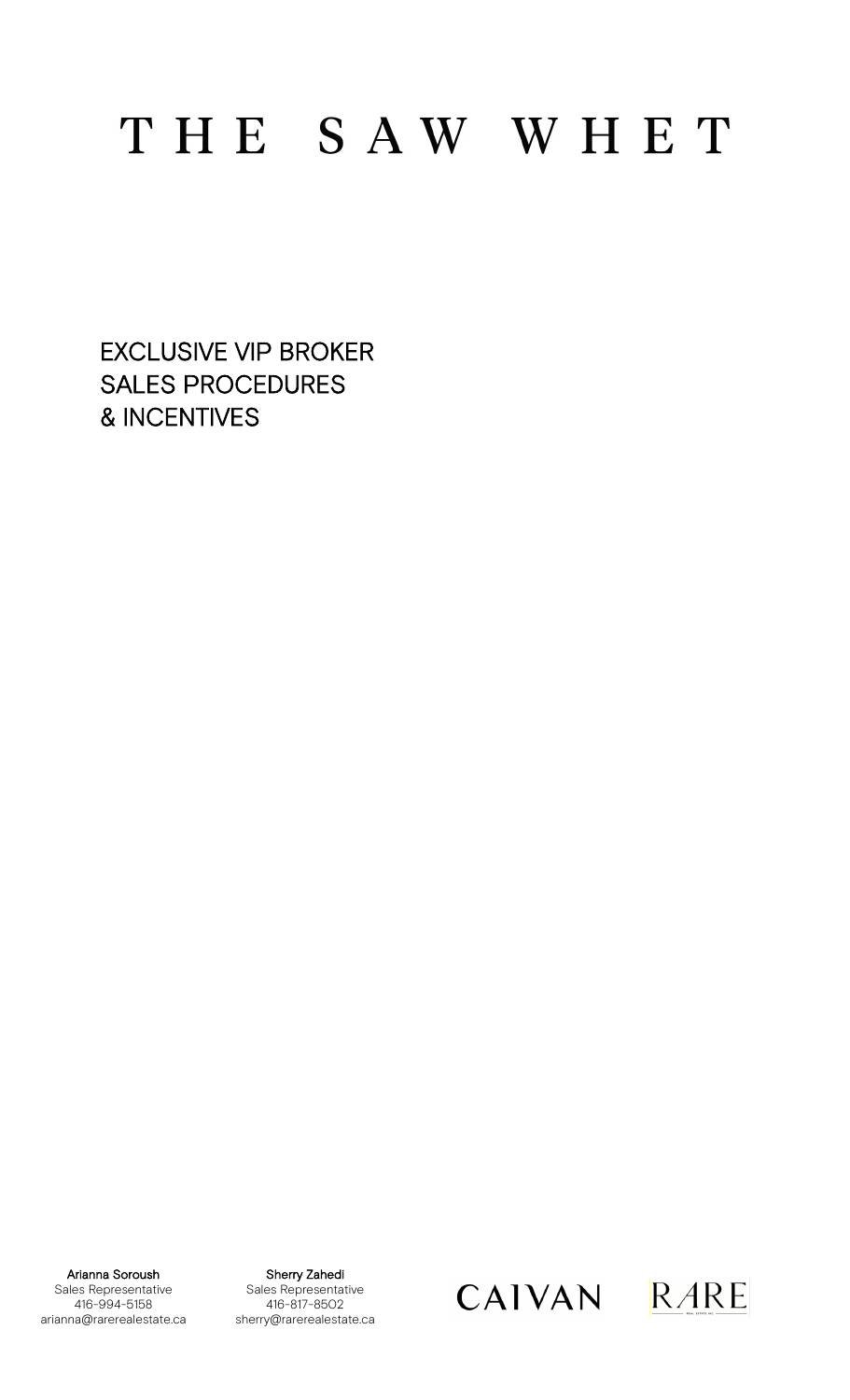[caivan.com/thesawwhet/portal](https://caivan.com/thesawwhet/portal) password: sawwhetbroker

THE SAW WHET

#### BROKER SALES PROCEDURES

- Worksheets for initial allocations and additional unit requests will be accepted starting Tuesday, March 29<sup>th</sup>, at 1:00PM.
- Initial allocations will begin at 3:00pm on Thursday, March 31<sup>st</sup>, 2022, and will continue following the 1<sup>st</sup> round until all suites have been allocated and signed. Worksheets are to be completed online by logging into the broker portal and selecting "worksheets" from the options menu then following the prompts.
- To submit a worksheet, you will be required to complete it with your client's full personal and contact information, along with a clear photo of the back and front of the client's photo ID (Driver's License preferred). Please double check the information as you fill it in to ensure its accuracy.
- If providing photo ID without the Purchaser's current address, please ensure your client submits a document verifying their address (i.e. Hydro, Cable or internet bill) along with the worksheet submission
- Should you have any issues submitting your worksheets online, please contact our sales team for assistance via telephone, email, or text (contact info below).
- **•** Signing for the preliminary allocations will begin on Saturday, April  $2^{nd}$ . All signings will be conducted remotely.
- Once a unit is allocated to your client, you will be notified by our sales team.
- Upon allocation, the Agreement of Purchase and Sale will be prepared in full and sent to your client, and you will be copied. Please ensure your client has received the email and signs the APS as soon as possible. Any agreements not signed within the same day may be cancelled by the Developer and re-assigned to another buyer.
- An initial deposit in a form of a certified bank draft for \$5,000 is required, along with four additional Post-Dated Cheques. All cheques are payable to "BENNETT JONES LLP IN TRUST". Agents cannot provide their own cheques on behalf of buyers.

Please Note: The Vendor will not be executing your deal until we have confirmation of the initial deposit, and all posted dated cheques received at the sales office.

All deposit cheques are to be dropped of at CAIVAN SALES OFFICE, located at 209 Oak Park Blvd, Unit 6, Oakville. For your convenience, we have installed a safety deposit box located near the front entrance doors to accommodate contactless deposit drop off 24 hours a day, 7 days a week.

- **FINTRAC compliance Requirements:** 
	- $\triangleright$  Purchasers are required to include their occupation;
	- $\triangleright$  If deposit cheques include a person that is not named on the APS, a copy of both sides of their ID, occupation, address are also required.
- Name changes are not permitted.
- Should your clients rescind on their purchase within the 10-day rescission period, the Developer reserves the right to re-assign their unit to a different realtor/broker.
- A mortgage pre-approval from a Schedule I bank satisfactory to the Vendor must be provided within 30 days of the original signing date. Details around mortgage approval requirement can be found in the "Welcome Letter" attached to every APS package.
- Broker referral agreements will only be signed once the sale has gone firm, all deposit cheques have been received, and a satisfactory mortgage approval has been provided.
- Any suite allocation information is to be shared only between you and your client. Pricing, floorplans or allocation information are to be kept confidential and are not to be shared on social media including but not limited to Facebook, WeChat, Twitter, Instagram, Kijiji, or shared with other realtors. Should you fail to adhere to this policy, we reserve the right to re-assign your unit.

Arianna Soroush Sales Representative 416-994-5158 arianna@rarerealestate.ca

Sherry Zahedi Sales Representative 416-817-8502 sherry@rarerealestate.ca

CAIVAN RARE